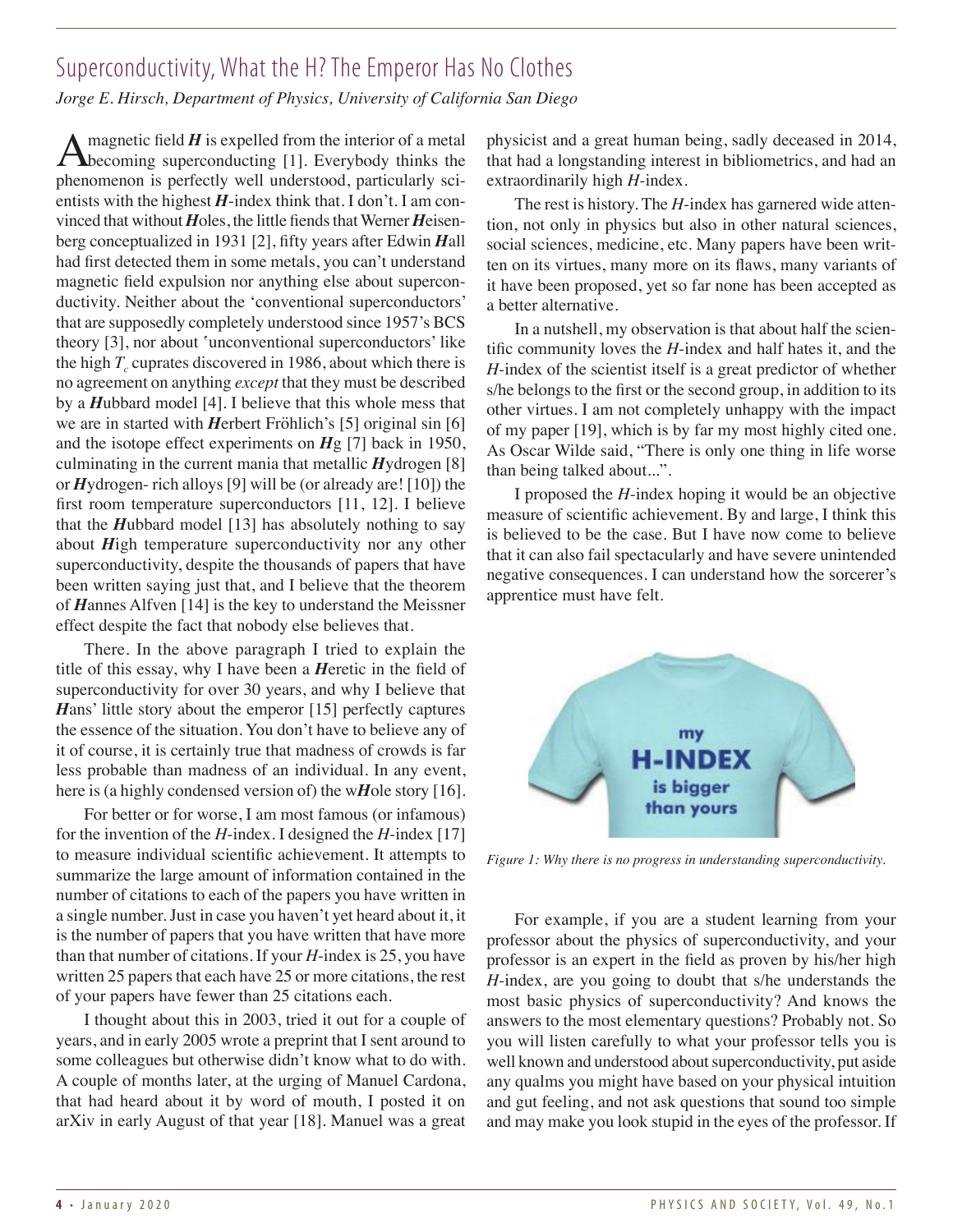those simple questions are not in the books, and the professor doesn't talk about them, they can't be valid questions. You will drink the Kool-Aid, learn how to work with the formalism, and later teach it to your students, who will be equally reluctant to question it as you were, since your *H*-index by then will be substantial.

The most highly recognized experts in the field of superconductivity have very high *H*-indices. They all agree unconditionally on some basic principles, namely: (*1) The BCS theory of superconductivity is one of the greatest, if not the greatest, achievement of modern condensed matter physics. (2) BCS is the correct theory to describe 'conventional superconductors', defined as materials described by BCS theory. (3) BCS is not the correct theory to describe 'unconventional superconductors', defined as materials that are not described by BCS theory.*

Wait, you will say–that's a tautology! True, so I should add: they also agree that the set of 'conventional superconductors' is not an empty set. And on that minor point I disagree. I am convinced that all superconductors are hole superconductors, and none is described by BCS theory.

Now my *H-*index is certainly astronomically smaller than the aggregate of the *H*-indices of all that are convinced that BCS theory is correct for conventional superconductors. It is also substantially smaller than that of many individuals that are highly recognized superconductivity experts in that group, e.g. Phil Anderson, Doug Scalapino, Marvin Cohen, Warren Pickett, Matthew Fisher, etc. Plus, the large majority of my papers that contribute to my *H*-index are not on the theory of hole superconductivity that I have been working on for the past 30 years. That work comprises about half of my total published work, and the aggregate citations to those 1,300 pages (which include a lot of self-citations) are less than 1/10 of my total citations, and less than 1/2 of the citations to my 4-page *H*-index paper [19].

So, if we believe citations and *H*-indices, by all counts my contributions to the understanding of superconductivity are insignificant.

Therefore, I have to conclude much to my regret that the *H*-index fails in this case. Because I know that the insights I have gained on hole superconductivity, in particular the realization that electron-hole asymmetry is the key to superconductivity, are far more important than any other work I have done that has a lot of citations, e.g. Monte Carlo simulating the (electron-hole symmetric) Hubbard model [20].

Already in early 1989 I was convinced that I had discovered a fundamental truth about superconductivity that nobody suspected: that only holes can give rise to superconductivity. As I wrote back then [21], "*the essential ingredient of our theory is the realization that holes are different from electrons...electrons in bonding states lead to attractive interactions between ions and repulsive interactions between electrons; electrons in antibonding states (holes) lead to repulsive interactions between ions and attractive interactions between electrons. The bonding electrons give lattice stability and normal metals, the antibonding electrons give lattice instabilities and superconductors...We expect this mechanism to account for the superconductivity observed in all solids.*"

When I excitedly told this to my senior colleague Brian Maple back then, I thought I had caught his attention. In the 70's Brian had worked closely with Bernd Matthias [22], the superconducting materials guru that had always been skeptical of BCS theory [23] and had often observed that lattice instabilities and superconductivity compete [24]. I asked Brian, after explaining why I thought that electron-hole asymmetry was the key to superconductivity and why this explained the connection between lattice instabilities and superconductivity that Matthias had obsessed about: "are you convinced?" I vividly remember his reply: "I'm convinced you are convinced".

I expected back then that 'this mechanism' would be quickly accepted by the community to be a self-evident truth, others would go on to develop it much further, and I could move on to work on other interesting topics. Alternatively, that somebody would prove me wrong, so I could move on. So where are we 30 years later?

I have not moved on. I have since then published well over 100 papers on hole superconductivity [16], going over many humps and hurdles to get around hostile referees, the papers have been by and large ignored and the community is as unconvinced as it was 30 years ago (or even more) that this has anything to do with real world superconductivity. Despite all the additional evidence I have found since 1989

*Physics and Society* **can be found on the web at** [www.aps.org/units/fps](http://www.aps.org/units/fps)**.**

*Physics and Society* is the non-peer-reviewed quarterly newsletter of the Forum on Physics and Society, a division of the American Physical Society. It presents letters, commentary, book reviews and articles on the relations of physics and the physics community to government and society. It also carries news of the Forum and provides a medium for Forum members to exchange ideas. *Opinions expressed are those of the authors alone and do not necessarily reflect the views of the APS or of the Forum. Articles are not peer reviewed.* Contributed articles (up to 2500 words), letters (500 words), commentary (1000 words), reviews (1000 words) and brief news articles are welcome. Send them to the relevant editor by e-mail (preferred) or regular mail.

**Editor:** Oriol T. Valls, *otvalls@umn.edu*. **Assistant Editor:** Laura Berzak Hopkins, *lfberzak@gmail.com*. **Reviews Editor:** Art Hobson, *[ahobson@uark.edu](mailto:ahobson%40uark.edu.?subject=)*. **Media Editor:** Tabitha Colter, [tabithacolter@gmail.com](mailto:tabithacoltergmail.com?subject=). **Editorial Board:** Maury Goodman, *[maury.goodman@](mailto:maury.goodman%40anl.gov?subject=) [anl.gov](mailto:maury.goodman%40anl.gov?subject=)*; Richard Wiener, *[rwiener@rescorp.org,](mailto:rwiener%40rescorp.org?subject=)* Jeremiah Williams, *[jwilliams@wittenberg.edu](mailto:jwilliams%40wittenberg.edu?subject=)*. **Layout at APS:** Nancy Bennett-Karasik, *karasik@aps.org*. **Website for APS:** *[webmaster@aps.org](mailto:webmaster%40aps.org?subject=)*.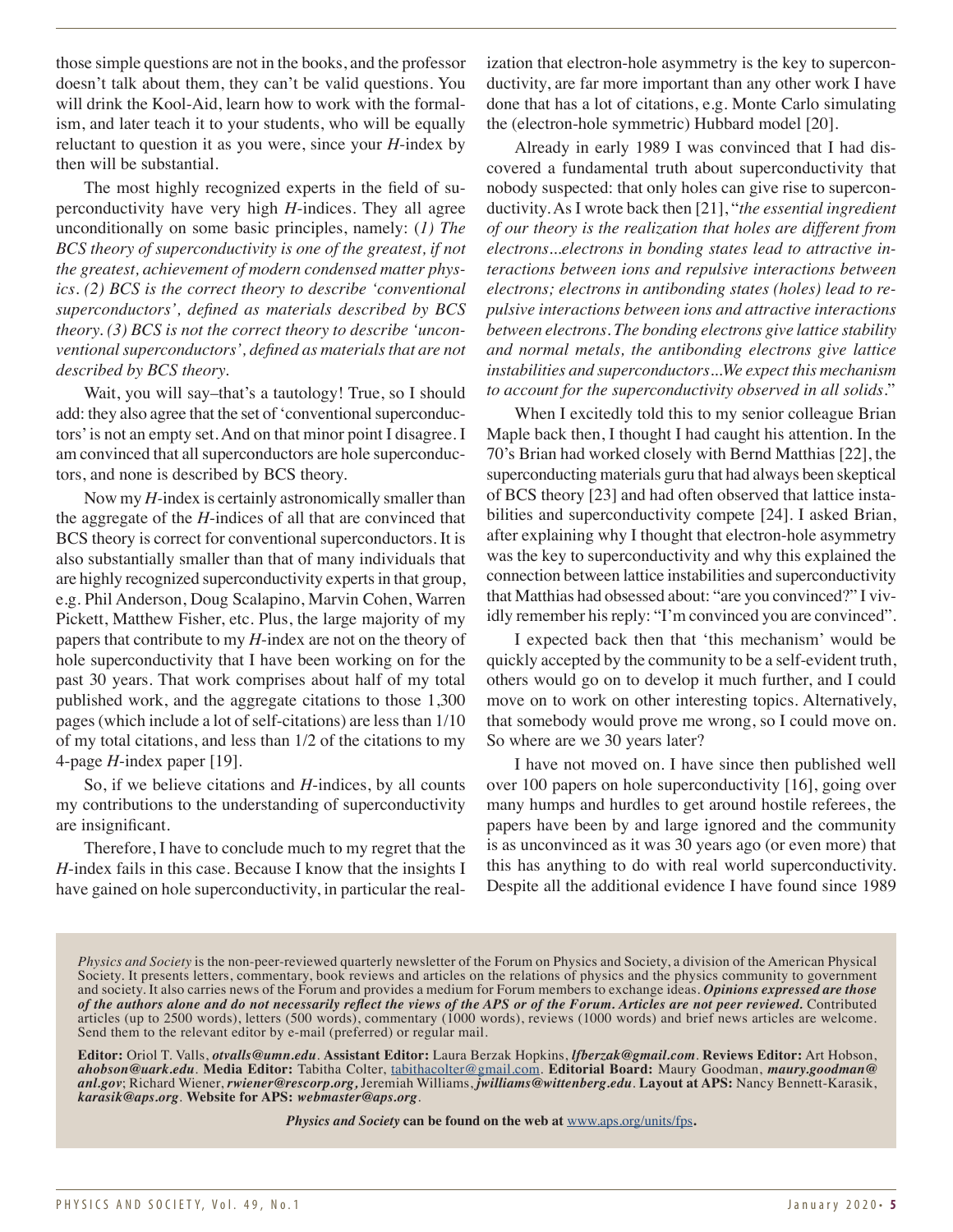that (in my view) strongly supports that my original conviction is right. Why is that?

One possible explanation is, of course, that I am wrong. The other more complicated explanation I believe is a combination of several factors: the opium of BCS theory [25], *H*-indices, paper-pushing grant managers and journal editors, lazy self-centered referees, and the emperor's new clothes [15].

Referees in particular. Did you ever have a hunch that referees are far more likely to view your paper favorably if it cites and/or talks favorably about their own papers? And that they are far less likely to give serious consideration to what your paper or grant proposal actually says and does or proposes to do if they get the impression that it undermines or potentially will undermine work that they have done? There is no remuneration for responsible refereeing nor is there a cost for irresponsible anonymous refereeing. Hence, given human nature and the refereeing system we have, it seems to me the guiding principle of refereeing in one sentence is: if publication of this paper or award of this grant will likely have a positive / negative effect on the *H*-index of the referee directly or indirectly in the future, s/he will recommend acceptance/rejection of the paper or grant proposal. Other criteria are second-order effects.

Ok, so what? Isn't that fair game, given that we are all both authors and referees? No, it is not to the extent that the game includes *others* that care that scientists that get paid by society to do work that supposedly ultimately benefits society actually do so.

Then there are the all important editors and grant managers. They decide who gets to referee your paper or grant proposal, typically go by rules of thumb that are the same for all papers and proposals, then do mindless vote-counting, oblivious to the difference between conforming papers or proposals and non-conforming ones. They have a natural tendency to pick referees that work on the same subject of your paper and don't take into account that if a paper questions the validity of a widely accepted theory such as BCS there is a conflict of interest with referees that have devoted their life and earned their reputation working with that theory.

BCS theory certainly made some valid points. Pairs undoubtedly play a role in superconductivity. Superconductors are macroscopically phase coherent. There is an energy gap in many superconductors.

But that can hardly justify the religious fervor with which the scientific community continues to cling to BCS theory today. One could understand it back in 1969, when Ron Parks compiled his famous treaty [26]. At that time, there was no reason to believe that more than one theory was needed to describe superconductivity in solids, and BCS was the only game in town.

But today? There are by a recent count [27] 32 different classes of superconducting materials, 12 of which are generally agreed to be 'conventional', i.e. described by BCS, 11 are generally agreed to be 'unconventional', i.e. not described by BCS, and 9 are 'undetermined', meaning there is no consensus whether they are BCS superconductors or not. So potentially 20 unconventional classes, where there is no agreement what is the mechanism governing them, versus 12 conventional, and we are still supposed to believe that BCS is the greatest achievement of modern condensed matter theory? Give me a break [28].

I believe that much of the explanation for this unconditional devotion to the conventional theory of superconductivity can be found in Andersen's little tale [15], that I will paraphrase here.

*'Many years ago there was an Emperor so exceedingly fond of new clothes that he spent all his money on being well dressed.'*

Many years ago there were physicists so enamored with their mathematical abilities to deal with complicated field theories that they forgot about physical reality.

*'clothes made of this cloth had a wonderful way of becoming invisible to anyone who was unfit for his office, or who was unusually stupid.'*



*Figure 2: BCS: 'A theory of superconductivity is presented, based on the fact that the interaction between electrons resulting from virtual exchange of phonons is attractive when the energy difference between the electrons states involved is less than the phonon energy.' [3]*

BCS-Eliashberg theory with the wonderful apparatus of field theory explains everything except to those that are unfit to be physicists or unusually stupid to comprehend it.

*'They set up two looms and pretended to weave, though there was nothing on the looms'*

They set out to predict the superconducting transition temperature of all the superconducting materials for which it had already been measured.

*'The whole town knew about the cloth's peculiar power, and all were impatient to find out how stupid their neighbors were.'*

All PRL referees knew about the peculiar power of BCS-Eliashberg-Bogoliubov-Ginsburg-Landau theory, and were impatient to reject the papers of stupid colleagues that would cast doubt on it.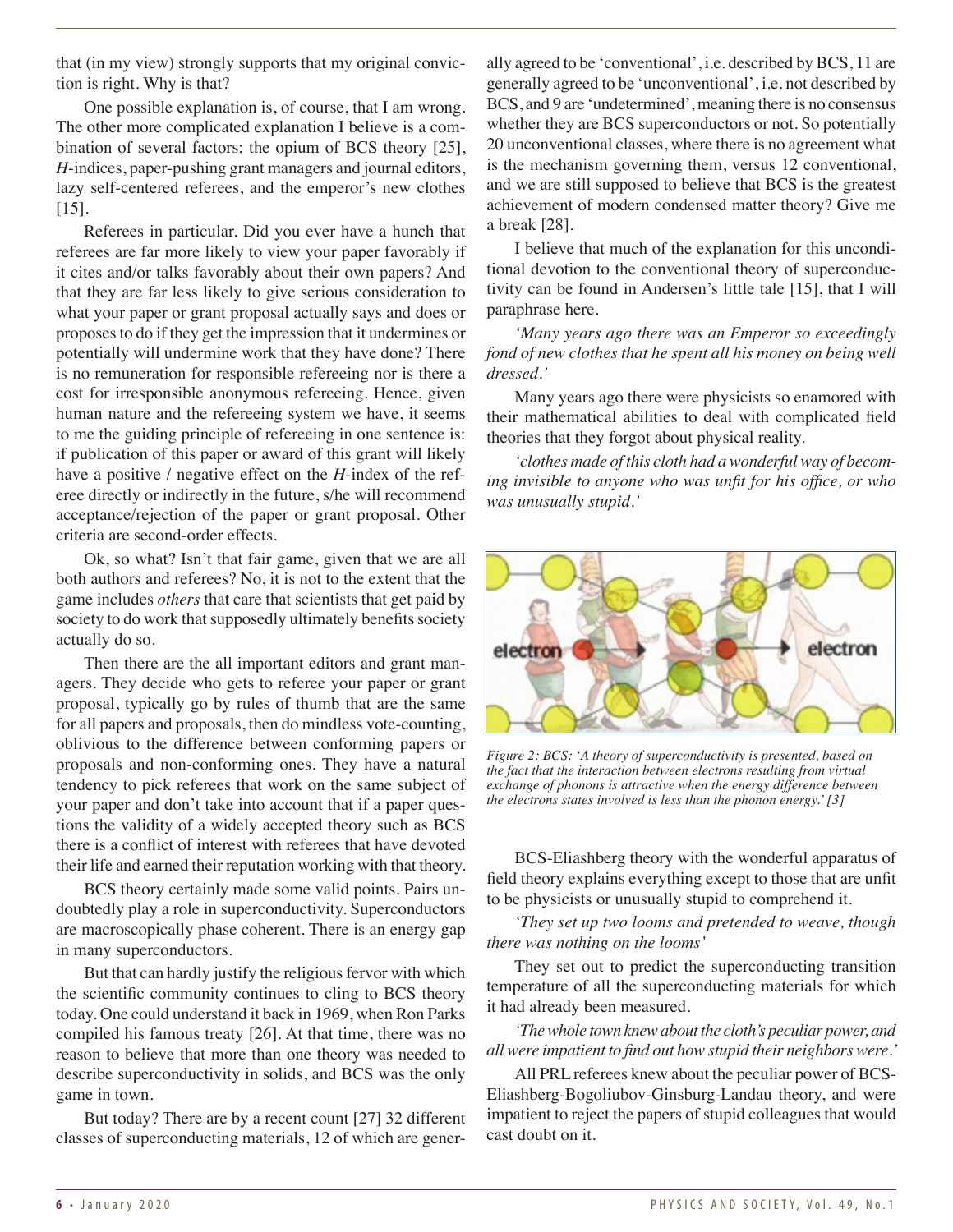*"'Heaven help me" he thought as his eyes flew wide open, "I can't see anything at all". But he did not say so.'*

"Heaven help me", thought smart students that couldn't understand how BCS theory explains the Meissner effect ."I can't possibly see how momentum conservation is accounted for and Faraday's law is not violated". But they did not say so.

*'They pointed to the empty looms, and the poor old minister stared as hard as he dared. He couldn't see anything, because there was nothing to see.'*

Theorists pointed to all the BCS calculations predicting new high temperature superconductors, and poor old experimentalists worked hard to make those superconductors and measure their  $T_c$ 's. They couldn't see anything, because there was nothing to see.

*' "I know I'm not stupid," the man thought, "so it must be that I'm unworthy of my good office. That's strange. I mustn't let anyone find it out, though". So he praised the material he did not see.'*

"I know I'm not stupid," experimentalists thought, "so it must be that I'm unworthy of my good office. That's strange. I mustn't let anyone find it out, though". And they wrote their papers explaining why their nonsuperconducting samples had made a mistake, and why the superconducting samples that they had found serendipitously perfectly matched BCS calculations.

## *'The Emperor gave each of the swindlers a cross to wear in his buttonhole, and the title of "Sir Weaver." '*

The community awarded the theorists the Nobel prize, the Buckley prize, the Wolf prize, the John Bardeen prize, the APS medal, and membership in Academies and Royal Societies.

*'So off went the Emperor in procession under his splendid canopy. Everyone in the streets and the windows said, "Oh, how fine are the Emperor's new clothes! Don't they fit him to perfection?" '*

So off went the theorists to give talks, teach courses and write papers and books on their splendid theoretical framework. Everyone in the audiences, classrooms and reading rooms said, "Oh, how fine are these beautiful equations! Don't they fit observations on superconducting materials in the real world to perfection?"

*' "But he hasn't got anything on," a little child said..."But he hasn't got anything on!" the whole town cried out at last"... The Emperor shivered, for he suspected they were right. But he thought, " This procession has got to go on." So he walked more proudly than ever, as his noblemen held high the train that wasn't there at all.'*

"But these equations don't predict anything", Bernd Matthias said [29]... " "But they never have!", the whole experimental physics community cried out at last"... Senior theorists shivered, for they suspected they were right. But they thought, "This procession has got to go on." So they walked more proudly than ever, as their students, postdocs and junior

collaborators held high the train that wasn't there at all.

And that is where we are today. The train isn't there at all. Let me explain why the emperor has no clothes.

Perhaps the simplest question you can ask about superconductivity is: how does a supercurrent stop? Even such a simple and fundamental question has never been asked, let alone answered, in the extensive literature on superconductivity. The answer is not trivial. When you heat a superconductor carrying a supercurrent across the superconducting transition, the current does not stop through onset of resistance. That would generate Joule heat, contradicting the fact that the transition is thermodynamically reversible.

Another fundamental question is: how does the Meissner effect work? Good conductors oppose changes in magnetic flux, and perfect conductors have magnetic flux lines frozen into them, because of Faraday's law. How come superconductors expel magnetic fields? How do they overcome Faraday's law, and satisfy momentum conservation? The final state carries a current that carriers momentum, the initial state does not. How does all that happen in a reversible way, without Joule heat dissipation, as required by thermodynamics?

Another related question: how does a rotating normal metal generate a magnetic field when cooled into the superconducting state? How do electrons defy inertia, some electrons spontaneously slowing down, others spontaneously speeding up, to generate the observed magnetic fields? How is angular momentum conserved?

Another question never asked before: when a superconductor in a magnetic field below  $T_c$  is cooled further, how can the system reach a unique final state, independent of the rate of cooling, as BCS predicts, given that a variable amount of Joule heating is generated that depends on the speed of the process according to BCS theory?

These simple and fundamental questions have never been asked before in the BCS literature. There is nothing in BCS theory, the electron-phonon interaction, Cooper pairs, Bogoliubov quasiparticles, phase coherence, energy gap, spontaneous symmetry breaking, Higgs mechanism, Ginsburg-Landau theory, Eliashberg theory, that can say anything to answer the questions posed above.

I have asked these questions and showed that they can be answered within the theory of hole superconductivity, *if the normal state charge carriers are holes* [16].

Let me briefly explain the essential reason for it, it is simple and universal and can be explained in words. When you apply an external force to an electron near the bottom of the band, it aquires acceleration in the direction of the appplied force, because its 'effective mass' is positive. We talk about holes rather than electrons when the Fermi level is near the top of the band. When you apply an external force to an electron near the top of the band, it aquires acceleration in direction opposite to that of the applied force, because its ef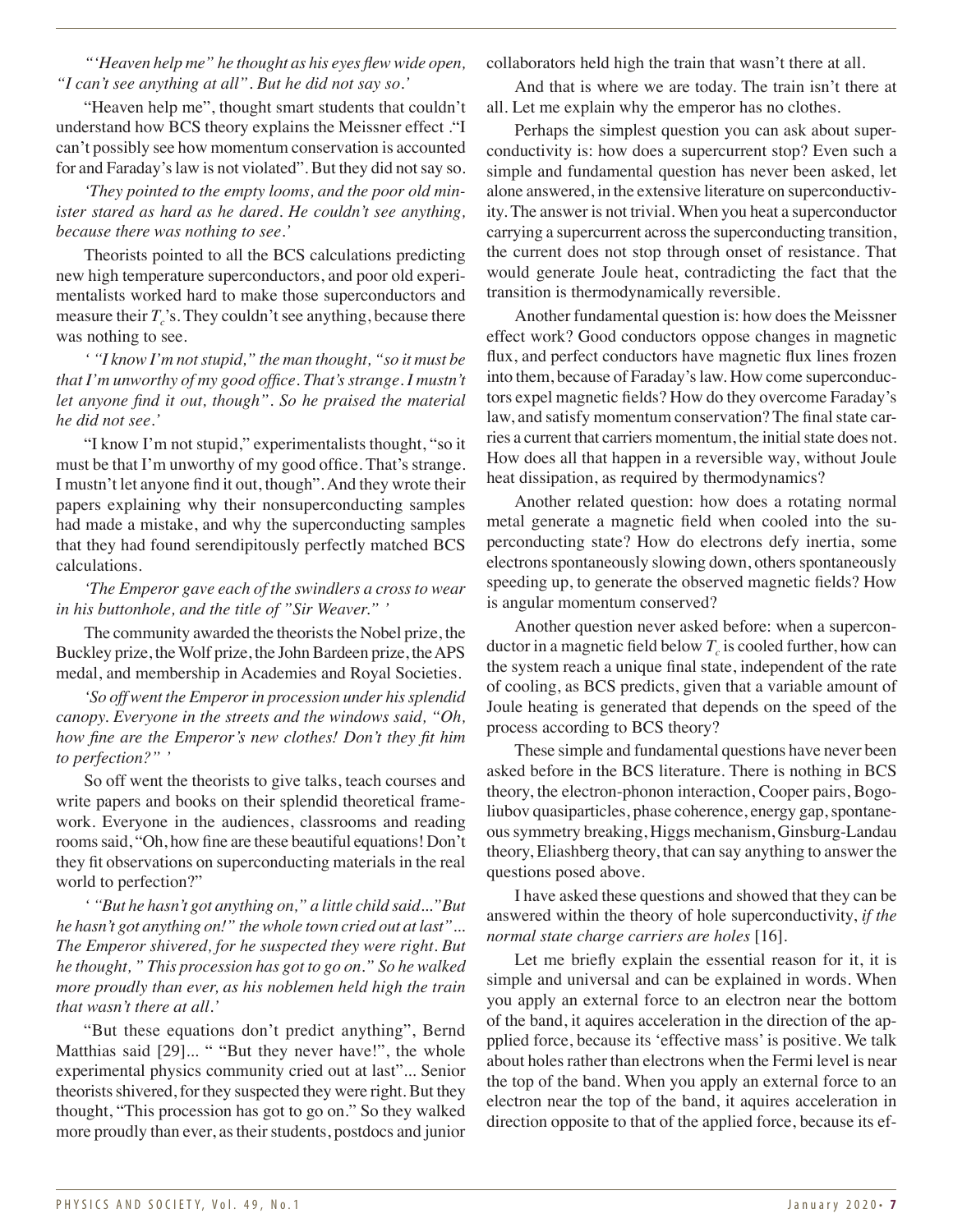fective mass is negative. What that means is simply that there is another force acting on the electron in opposite direction, that is larger than the applied external force. That other force originates in the coherent interaction of the electron with the periodic ionic lattice. In this situation then, there is *transfer of momentum* between the electrons and the body, while in the first case, when the electrons are near the bottom of the band, there isn't. This transfer of momentum occurs without scattering off impurities or phonons, so it does not generate entropy, it is a *reversible process*.

In superconductors, it is necessary to have a mechanism to *transfer momentum* between electrons and the body in a reversible way, to answer the questions listed above, how is momentum conserved when a supercurrent starts and stops. Therefore, holes are needed. Electrons cannot do it. It is as simple as that. The theory of hole superconductivity explains in detail how it happens [16].

It is generally believed that BCS theory predicts and explains the Meissner effect, but that is just not so. The BCS 'proof' of the Meissner effect [3] is a simple linear response argument, starting with the system in the BCS state and applying a magnetic field to it. That is *not* the Meissner effect. The Meissner effect is the process that starts with the system *in the normal state* with a magnetic field and ends up in the superconducting state with the magnetic field expelled. BCS theory says nothing about the process, other than the fact that the energy is lower in the final than in the initial state.

When I argue this with colleagues they will say, 'well you are talking about time dependence, sure, that is complicated, BCS correctly describes the equilibrium state though.' I answer, Faraday's law only acts if there is time dependence, so refusing to consider time dependence means refusing to acknowledge that Faraday's law exists and governs natural processes. If BCS theory does not have the physics that is necessary to explain how the system can go from the normal to the superconducting state expelling magnetic field against Faraday's law, it cannot be the correct theory of the equilibrium state either. Period.

The physics that explains how to expel magnetic fields, is quite simply, explained by Alfven's theorem [14]. A picture is worth a thousand words, the words are in my papers, the picture is at the right.

Alfven's theorem, on which the entire field of magnetohydrodynamics rests, is basically a restatement of Faraday's law. It states that in a perfectly conducting fluid magnetic field lines are frozen into the fluid and can only move together with the fluid. So why isn't it obvious that if magnetic field lines move out in the Meissner effect, it must be that fluid moves out, as in plasmas? Numquam ponenda est pluralitas sine necessitate. Of course there are several things to explain. What is the nature of the fluid that moves out, how can this happen without causing a charge and/or mass imbalance, what drives the motion, what does all this have to do with holes,



*Figure 3: Top panel: the right half is from a picture in ref. [14], with caption: 'An example of Alfven's theorem. Flow through a magnetic field causes the field lines to bow out.' I copied it, flipped the copy horizontally, and juxtaposed it to the left. On the bottom panel, a picture of the Meissner effect: as the temperature is lowered, it 'causes the field lines to bow out'. The red arrows show hypothesized 'Jets'*

etc. For all that, see references in the last 5 years in Ref. [16].

BCS theory does not describe fluid moving out, so it cannot describe the Meissner effect.

Many other reasons for why holes are necessary for superconductivity are given in the papers we wrote through the last 30 years [16], many in collaboration with my colleague Frank Marsiglio. Simple arguments show why  $T_c$  is high in the cuprates and low in so-called 'conventional superconductors' [16], why there are 'electron-doped cuprates' [16], why the  $T_c$  of  $MgB_2$  is so high [16], why there is generically a positive isotope effect within this theory [16], even though the electron-phonon interaction has nothing to do with superconductivity, etc. Also, the periodic table shows a very significant correlation between sign of the Hall coefficient and